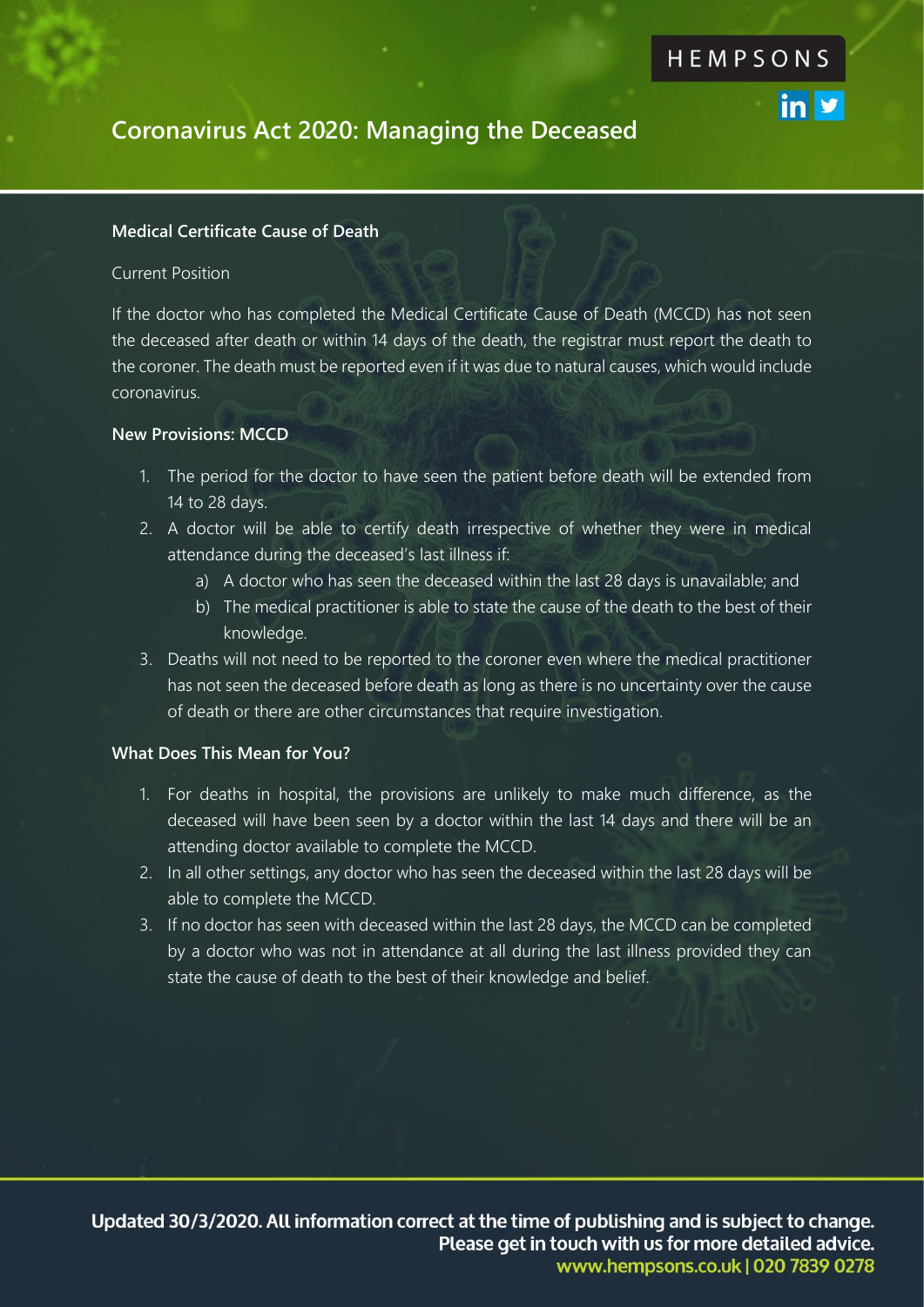## **Managing the Deceased**

#### **Referring Deaths to the Coroner**

The Chief Coroner has confirmed that:

- 1. COVID-19 is an acceptable cause or underlying cause of death for the MCCD.
- 2. COVID-19 as a cause or an underlying cause of death is not a reason to report the death to the coroner on its own.

HEMPSONS

in y

3. The fact that COVID-19 is now a Notifiable Disease, does not mean that referral to the coroner is required.

#### **What Does This Mean for You?**

There is no requirement to refer deaths that are clearly caused by COVID-19 to the coroner, although they should be reported to Public Health England.

If the cause of death is in doubt or there are other circumstances that require investigation then the death should be reported to the coroner as usual in accordance with the Notification of Death Regulations 2019.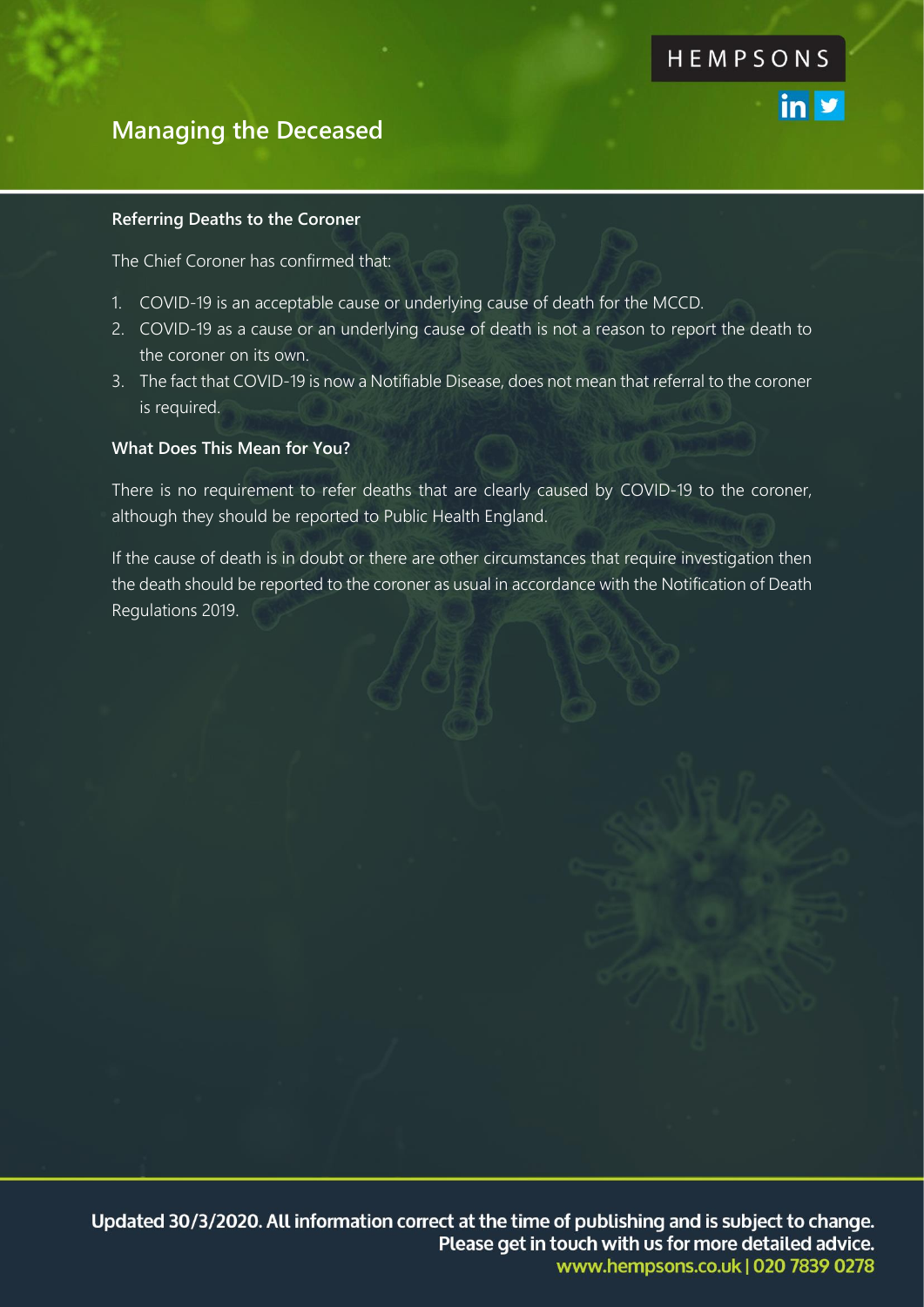# **Managing the Deceased**

### **Cremations**

### Current Position

Applications for cremation of a person whose death is not being investigated by the coroner require the deceased's attending medical practitioner to complete a medical certificate (Cremation Form 4), and a confirmatory medical certificate (Cremation Form 5) which must be completed by an independent registered medical practitioner.

#### **New Provision**

There will be no requirement for the confirmatory medical certificate (Cremation Form 5). The crematorium Medical Referee will be permitted to proceed with the cremation on the basis of Cremation Form 4 only to simplify and expedite the process.

## **What Does This Mean for You?**

This will reduce the administrative burden on medical practitioners, as the medical certificate will be sufficient for a creation to proceed.